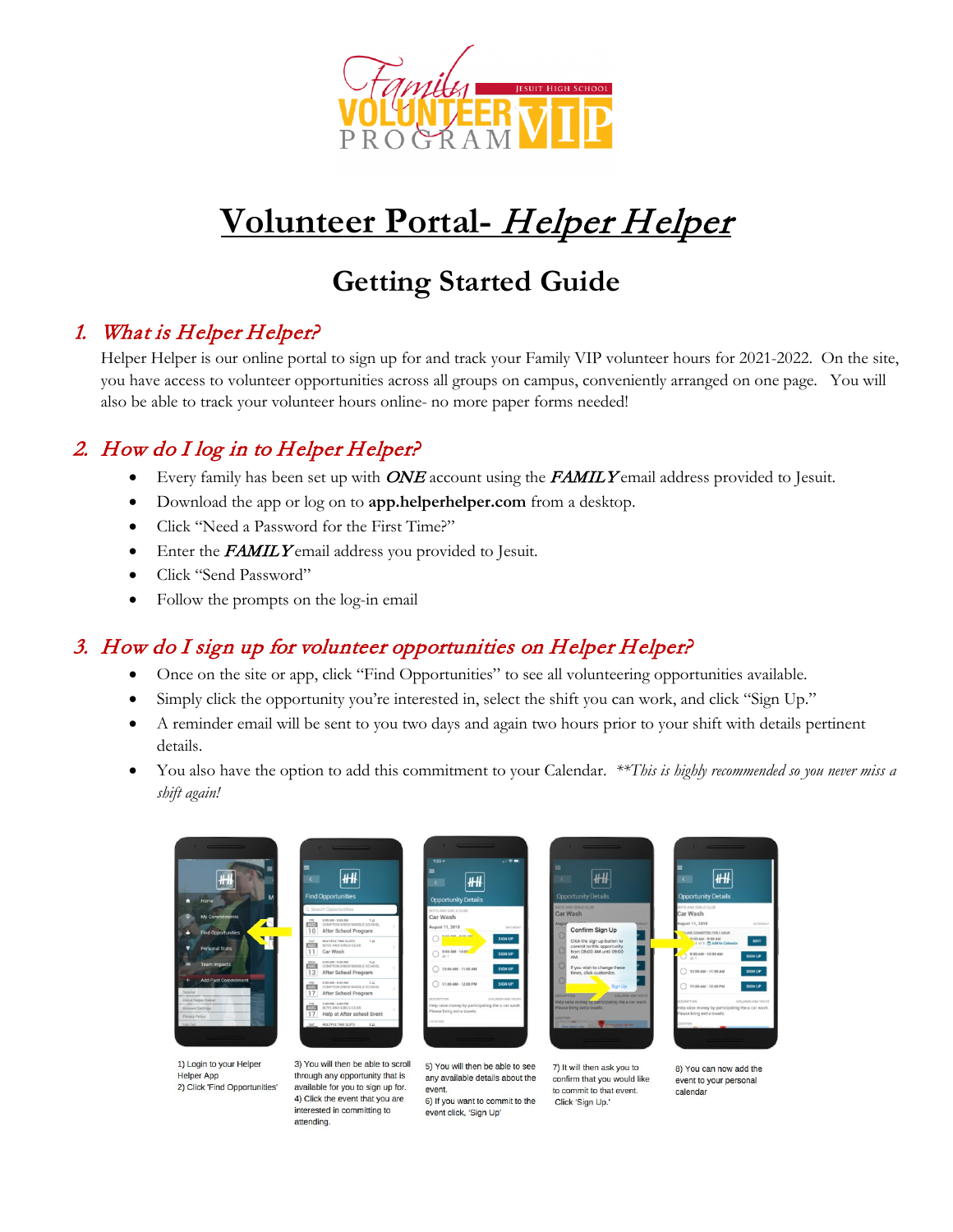A Note about Signing up to Volunteer: Volunteers are vital to Jesuit High School, both in building the community and in ensuring the success of the hundreds of events on campus each year. We are counting on you to fulfill the date & time commitment for which you have registered. If, for any reason, you are unable to fulfill your commitment, please remove your name from the sign up to allow someone else to take the spot, and email the coordinator to alert him/her of the change. We kindly ask for a minimum of a 48-hour notice.

#### 4. How do I check in & log my hours online?

- When you arrive for your shift, check in with the person you were instructed to report to on-site.
- He/she can check you in online immediately and your hours will be tracked on your account.
- Or, he/she can also provide you with a **Validation Key Code** to validate your hours.

#### 5. What if I forget to check–in onsite? Can I still log in my hours?

- You can always log in your hours after the event!
- Obtain the **Validation Key Code** from your onsite coordinator. After the shift, follow the steps below to submit your hours





1) Login to your Helper **Helper App** 2) Click 'My Commitments'

.

3) Click on the 'PAST' filter



4) Click 'LOG TIME' for the event you want to record

6) Enter Validation Key (this you can receive from the event coordinator 7) Click 'SUBMIT **ATTENDANCE TIME'** 

#### 6. How do I log my volunteer hours for on-going work on committees or other opportunities that do not relate to a specific shift?

- Simple! Go to your account, and click "Add Past Commitment".
- Fill out the necessary information on your duties, time volunteered and the "report to" person who can validate your time.
- Once the hours are validated by your volunteer leader, your account will be credited the hours.